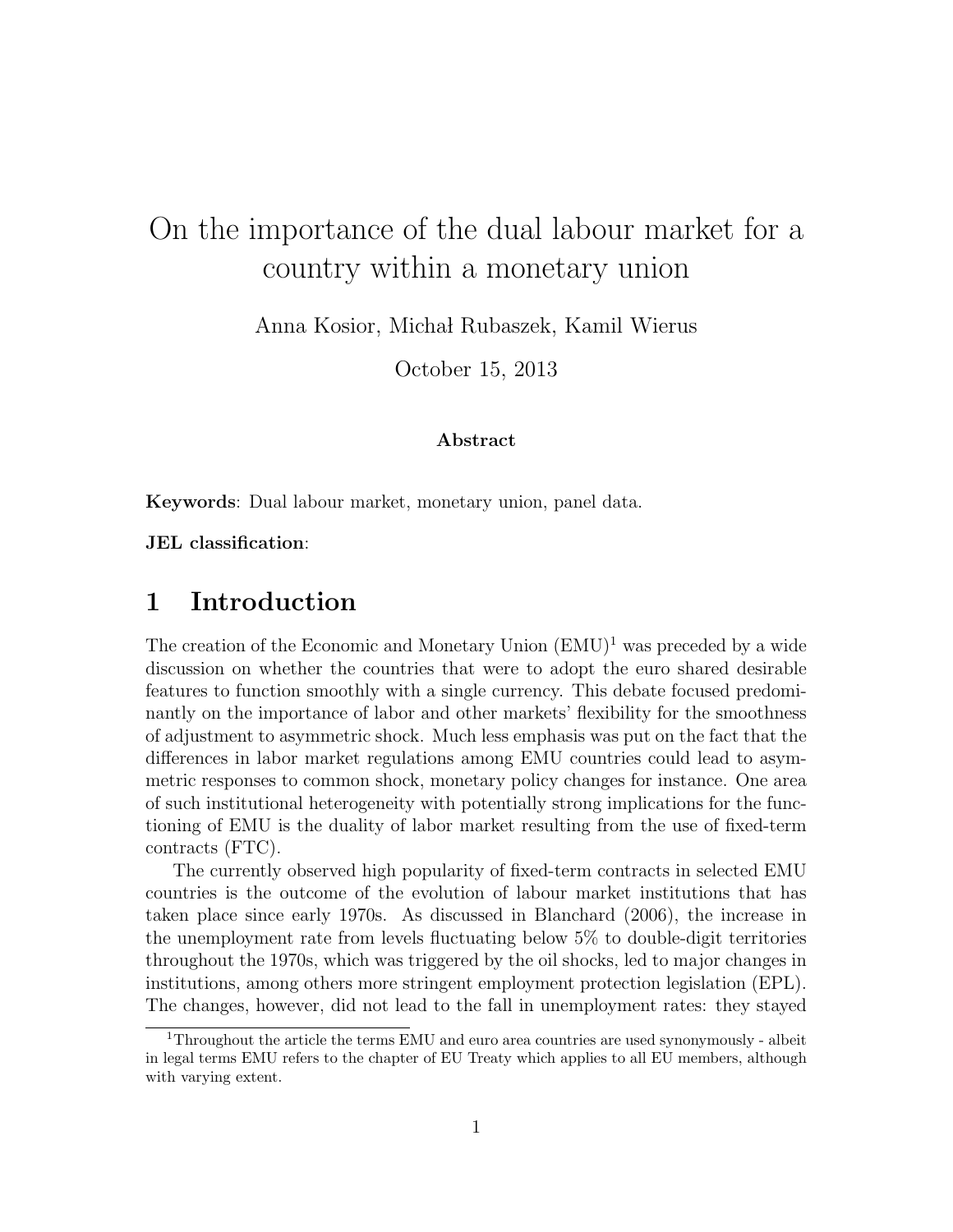at elevated levels long after the expiration of the shocks. It became evident that earlier changes had made unemployment more persistent, hence the pressure arose to reverse these changes. But the reversal did not take the form of a return to earlier institution, but resulted in the introduction of two types of labor contracts: highly protected permanent and less protected temporary contracts. The best-known example of such a reform was introduced in Spain in 1984. It caused a rise in the proportion of temporary workers in total employment to around 30%(see Dolado et al., 2002; Bentolila et al., 2011, for an extended discussion). Even though in other EMU countries the use of FTC is less pronounced, over the last three decades temporary employment has gained importance in most of them.

The introduction of FTC had a non-negligible effects on the functioning of the labor market (labor turnover, unemployment level, its volatility and persistence) and the economy in general (e.g. output volatility). These effects has been extensively analyzed in the literature, which can be divided into three strands. The first group of studies uses firm-based models, in which firms are subject to idiosyncratic productivity or demand shocks that give rise to adjustment in firm-level employment. The second group of studies uses matching models, which focus on the individual match between a worker and a firm and consider in more detail the frictions associated to match formation. The third group of studies uses panel regressions to check for the direction and significance of the relationship between institutions and labor market outcome. Below we briefly review the main findings from this literature.

**Firm-based models.** This strand of the literature follows the seminal paper of Bentolila and Bertola (1990), who propose a partial-equilibrium model in which firms face idiosyncratic demand shocks, to which they adjust by changing employment, subject to firing costs. They obtain the well-know result that in the environment of high EPL labor demand of a given firm is more stable, and surprisingly, on average higher, than in the environment of no firing costs. Bentolila and Saint-Paul (1992) extend these findings by proposing a model with two labor contracts (permanent and temporary) and aggregate shocks. They find that the introduction of FTC increases the size and decreases the persistence of employment response to aggregate shocks. A similar model, i.e. incorporating two labor contracts and aggregate shocks, was also a subject of the study by Cabrales and Hopenhayn (1997). The results of their simulations show that the introduction of FTC does not lead to any important rise in average labor demand but induces a threefold increase in employment volatility. Finally, it is worthy to mention the study of Boeri and Garibaldi (2007), which points to a transitional honeymoon effect after the introduction of FTC. In particular, in the initial years after the reform firms exploit hiring flexibility, but cannot exploit firing flexibility since they are constrained by the stock of insider workers. During the next periods, however, the employment gains are dissipated by the greater firing flexibility along with the declining share of insider workers. In the long-run, the introduction of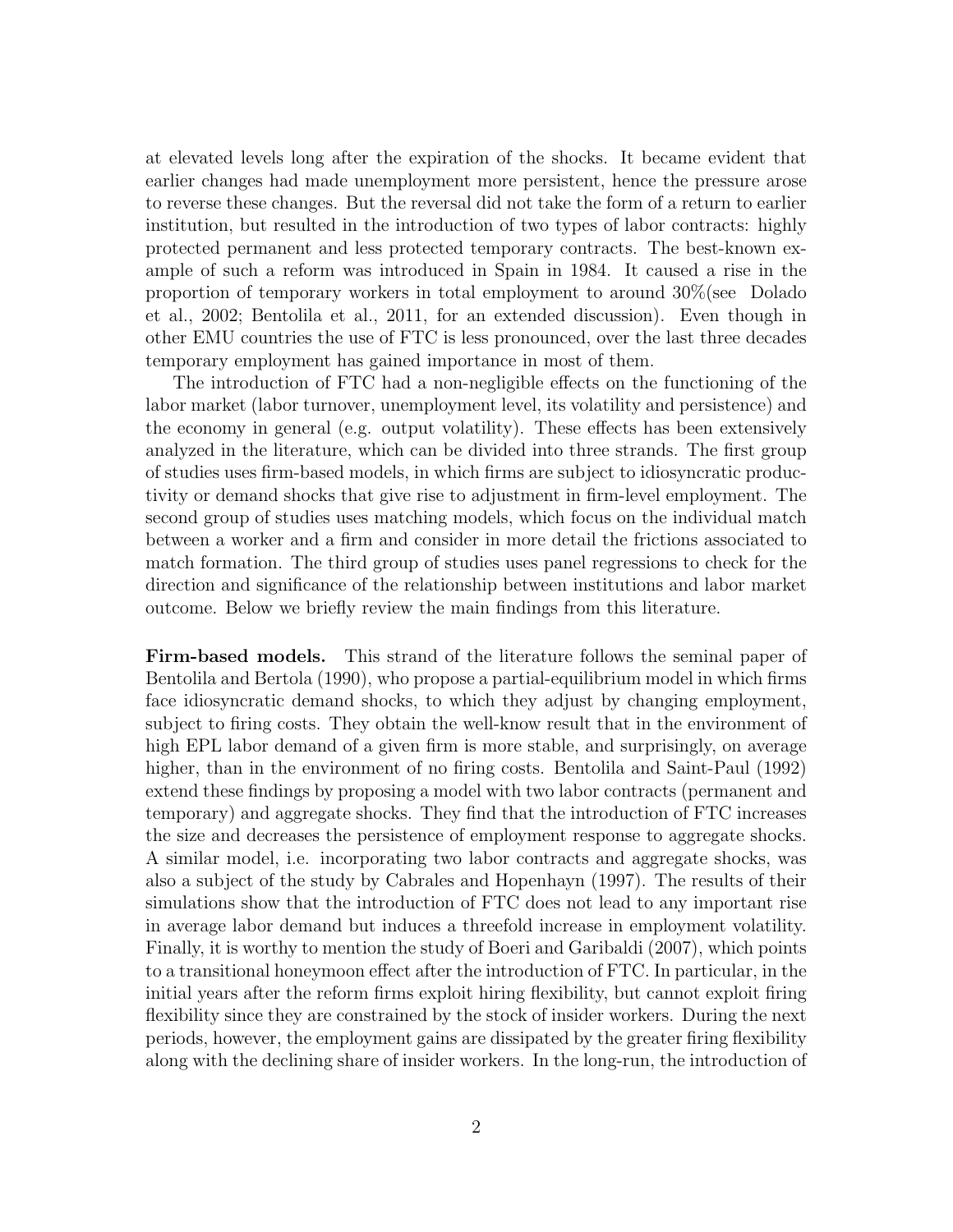FTC leads to the substitution of permanent workers by the temporary ones. These theoretical findings are to a large extent confirmed by the empirical study of Kahn (2010) using data on individuals from the European Community Household Panel. It was found that FTC reforms, while touted as a way of jump-starting individuals' careers in the job market, appear rather to encourage a substitution of temporary for permanent jobs.

**Matching articles.** This strand of the literature follows the seminal paper of Mortensen and Pissarides (1994) that presents the matching model of unemployment explicitly describing the process of job creation and destruction. Cahuc and Postel-Vinay (2002) and Blanchard and Landier (2002) were the first to incorporate labor market duality to the matching framework. Both articles show that the introduction of FTC fosters both job creation and destruction. Since under some parameterization (e.g. stringent EPL for permanent workers) the second effect dominates, the reform leads perversely to an increase in unemployment and welfare loss. The intuition behind this result is simple: firms rarely transform temporary jobs into permanent ones. The limitation of the above two studies is that they focused solely on the effects of labor market reform on the stationary equilibrium and do not consider the effects on the business cycle fluctuations. This topic was addressed by Costain et al. (2010) and Sala et al. (2012), who extend the matching model with dual labor market by introducing the aggregate productivity shocks. Both papers show that unemployment in the model economy with two labor contracts is significantly more volatile than in the identical economy with a single contract.<sup>2</sup> The intuition behind these findings is that employment growth during booms is concentrated on temporary, low-productivity jobs that are destroyed during downturns. The FTC jobs are very fragile, hence play a disproportionate role in employment fluctuations. The above results are in line with the findings of three related studies of Thomas (2006), Veracierto (2008) and Zanetti (2011) which show that high firing costs reduce the volatility of unemployment, investment and output in the business cycle. Finally, in this short review of the literature it is worth to mention the study of Bentolila et al. (2012) that investigates the strikingly different response of Spanish and French unemployment during the recent crisis. The authors argue that differences in FTC and EPL regulations can explain up to 45% of the much higher rise of Spanish unemployment, which further confirm the conclusion that labor market duality increases employment volatility.

**Panel regressions.** The third strand of the literature is more empirical and uses panel data to estimate the impact of stringent EPL (but not labor market duality itself) on the economy. Blanchard and Wolfers (2000) were among the first to

 $2$ Under the benchmark parameterization of the model the increase amounts to  $21\%$  in Costain et al. and 66% in Sala et al..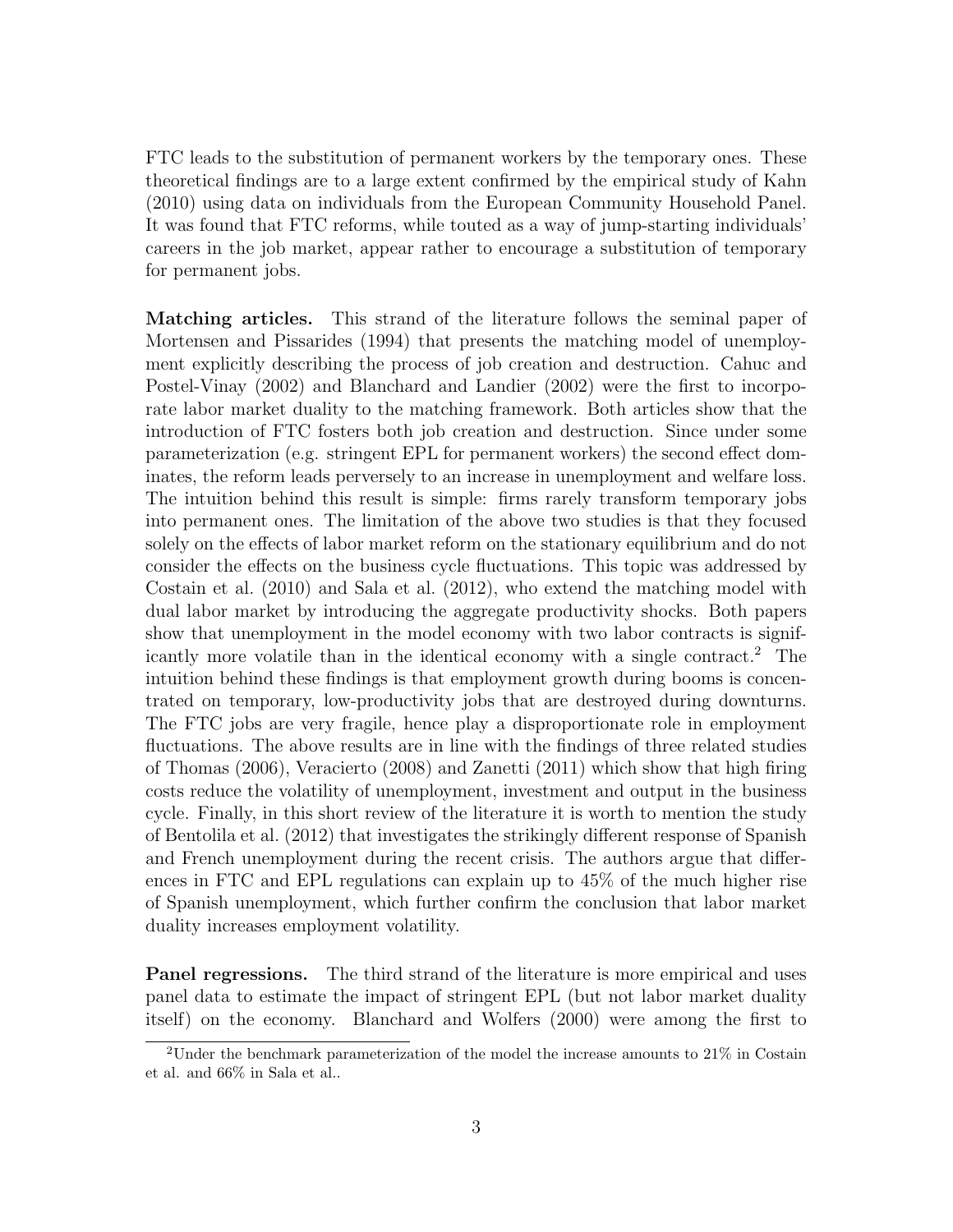empirically investigate the importance of EPL and other labour market institutions for the propagation of shocks in the economy. Their main finding is that the reaction of the labour market to demand and supply shocks depends significantly on its institutional setup. A number of works, e.g. Nicoletti and Scarpetta (2005), Fiori et al. (2007), Bassanini and Duval (2009), use panel regressions to test whether selected institutions have a significant impact on the level of unemployment. The common conclusion of these works is that unemployment tends to be elevated in the environment of generous unemployment benefits system, high tax wedge on wages and rigid product market. Even though the impact of EPL on the level of the unemployment rate in the above mentioned studies was found insignificant, Fiori et al. (2007) report that high EPL leads to its higher persistence. Finally, it is worth to mention the results of Nunziata and Staffolani (2007), who show that high EPL significantly increases the number of temporary jobs, but at the expense of the permanent ones so that the effect on the aggregate labour demand is negligible. In general, it might be claimed that the panel data results generally support the implications of the theoretical models.

Our reading of the above literature is that the introduction of FTC (i.) increases flows on the labour market, (ii) has ambiguous effect on the level of unemployment (apart from the honeymoon effect), (iii) leads to a substitution of permanent jobs by temporary ones, (iv.) raises the volatility of employment and output in the business cycle, and (v.) limits unemployment persistence. In this article we contribute to this literature by analyzing the effects of the dual labor market on the economy of a country within a monetary union. In particular, on the basis of longitudinal data for EMU countries we analyze how labor market duality affects the relationship between economic activity and employment. Second, we build a dynamic model that takes into account the relationship *[to be completed]*.

Our results confirm the earlier findings from the theoretical literature, i.e. that duality leads to higher volatility and lower persistence of unemployment, and has no significant impact on its level. Moreover, we show *[To be completed with results from section 4.* We believe that these results are of special importance in light of recent debate on the reform of EMU institutions. They point to a need to *[to be completed]* Moreover, they also might be helpful for countries planning to adopt the euro in the future that are characterized by two-tier labor market. In this context it is worth noting that e.g. Poland has the highest share of workers with FTC among EU countries. Our results indicate that prior to EMU accession, Poland should *[to be completed]*

The structure of the article is as follows. Section 2 presents descriptive statistics on the effect of labor market duality on the EMU economies. Sections 3 presents the empirical strategy and the results of panel regressions. Section 4 discusses policy implications for a country in a monetary union. Section 5 concludes. Data are described in the appendix to the article.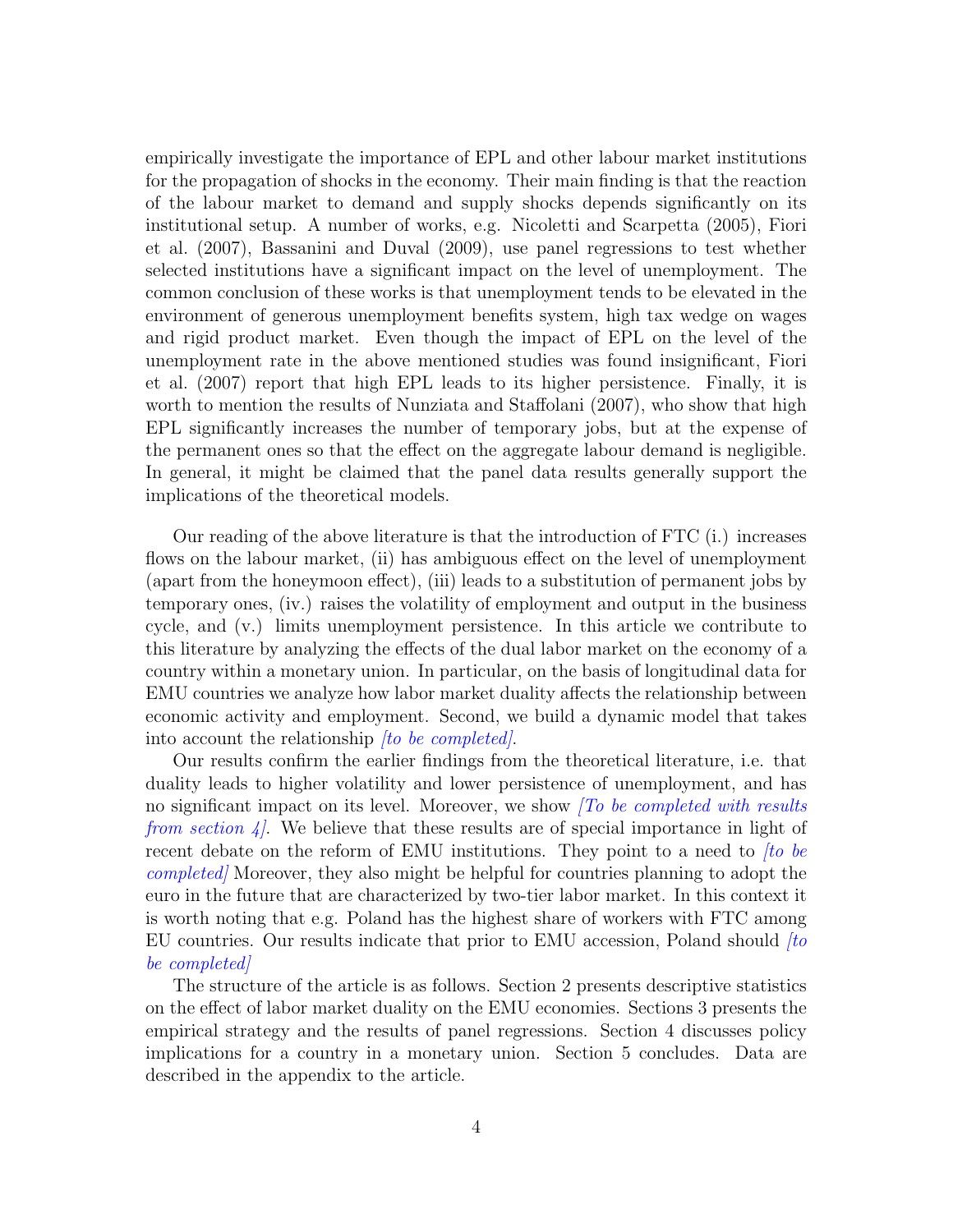### **2 The dual labor market in EMU countries**

In this section we look at the data related to labor market duality in EMU countries and use visual methods to check, whether implications from the literature are confirmed by data for the member states. We start by discussing how we measure duality is this paper. Our principle is to identify the percentage of workers, who are less protected in terms of firing costs than regular workers. The broadest measure of duality is the share of temporary workers and self-employed in total employment. Including self-employment is motivated by the fact that the tax code as well as looser employer-employee relationship may result in apparent fictitious self-employment (German: Scheinselbstandigkeit). It is obvious, however, that including self-employment leads to an upside bias of duality for economies with more dominant role of zero-employees enterprises, which are typically widespread in such sectors as agriculture, construction, retail trade or some business services. The second definition is the share of temporary workers in total employment. This measure, however, would distort the picture as there are various reasons for using FTC: probationary period, education or training, preferences or inability to find a permanent job. E.g. it would introduce an upward bias for the Netherlands, where FTC are widespread due to the relatively intensive use of probationary employment, as well as for the German-speaking countries, in which FTC are standard contracts for vocational training, or in Ireland, where FTC are frequently chosen because of employees' preferences. This is the reason why in our work we have decided to define duality in a narrow sense, i.e. as the share of temporary workers that could not find a permanent job in total employment.

The two panels of Figure 1 present the average duality rates for working age population (people aged 15 to 64) and young employees (people aged 16 to 24) in eleven EMU countries in the period 1995-2012. It can be seen that the rate was visibly the high-est in Spain, standing on average at 23%. Moreover, a half of young Spanish workers had a temporary contract because they could not find a permanent job. This might explain why the Spanish experience with the FTC is so extensively discussed in the literature. Portugal is the country with the second highest duality rate, standing on average at just below 12% and almost three times more for the young. In Belgium, France, Finland and Greece the duality rate was close to the euro area average and amounted to between 6% and 10% and at least twice more for the young. Italy and the Netherlands were characterized by a relatively low rate of duality at about 5% for all workers and around 10% for the young. Finally, Germany, Ireland and especially Austria were the countries with the lowest duality rate, which was below 5% both for working age and the young employees. The question arises how these differences affected labor market performance.

Let us focus first on the relationship between the duality and unemployment rates. The motivation for the introduction of FTC was to increase the job creation rate without decreasing job security of the insiders. Consequently, the use of FTC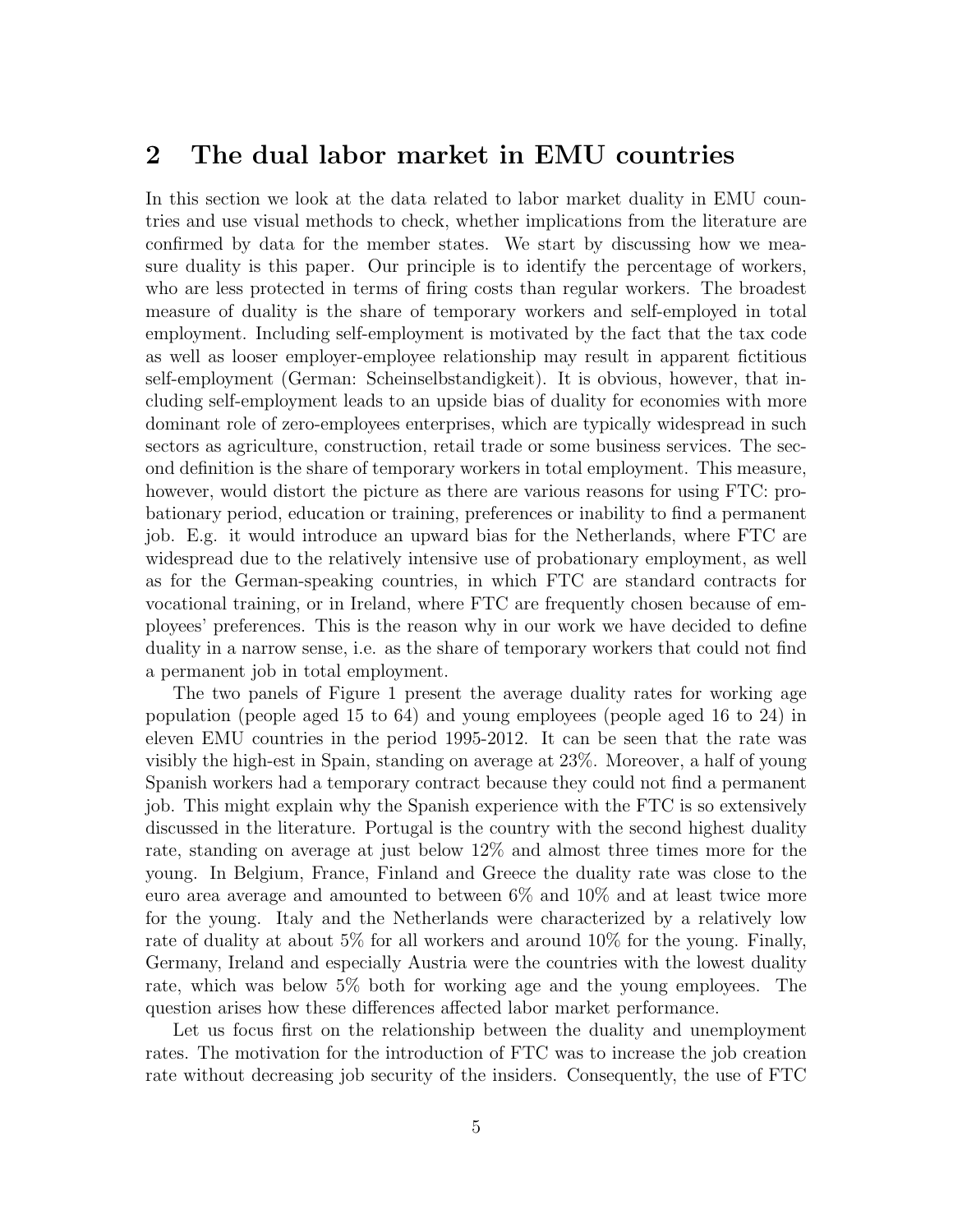was supposed to raise employment and decrease the unemployment rate. However, the findings of the literature indicate that the effects of labor market duality on the unemployment rate are be ambiguous. The simple correlation analysis between average duality and unemployment rates in EMU countries shows, perversely, that the unemployment rate tends to be higher in countries with elevated share of involuntary temporary employees in total employment (see Figure 2). This is especially evident for Spain, which was characterized by extremely high duality rate and the highest unemployment in the sample of countries. On the other extreme, the unemployment and duality rates in Austria were the lowest among the eleven member states.

In the next step we look at the relationship between the duality rate and unemployment volatility in the EMU countries. In line with the implications of the theoretical literature, the left panel of Figure 3 points to a significant, positive correlation. Once again, Spain and Austria are on the two corners of the regression line. In this analysis Ireland seems to be an interesting case: it is characterized by high volatility, even though the level of labor market duality is very low. The reasons are twofold: the EPL (as measured by the OECD index) for permanent workers in Ireland is the lowest among the analyzed countries and the volatility was raised by the boom and bust on the housing market. As regards the correlation between the duality rate and output volatility, it is also positive (in line with the literature) but the relationship is not very strong (see right panel of Figure 3).

In the last step we analyze whether labor market duality influences the relationship between unemployment rate  $(U_t)$  and the output gap  $(GAP_t)$ , which can be described by a simple model of the following form:

$$
U_t = \alpha + \rho U_{t-1} - \beta G A P_t + \epsilon_t.
$$

The left panel of Figure 4 shows that the response of the unemployment rate to the output gap  $(\beta)$  is an increasing function of the duality rate, whereas the right panel of the Figure indicates that unemployment persistence  $(\rho)$  decreases with the duality rate. This is exactly in line with the implications of the literature.

# **3 Empirical results**

In the previous section we have illustrated that there are some correlations between the duality rate and selected measures of labor market and macroeconomic performance It should be noted, however, that these relationship could be distorted by other factors, which were not accounted for. In this section we address this issue by using panel data regressions. In particular, we estimate the parameters of the following model: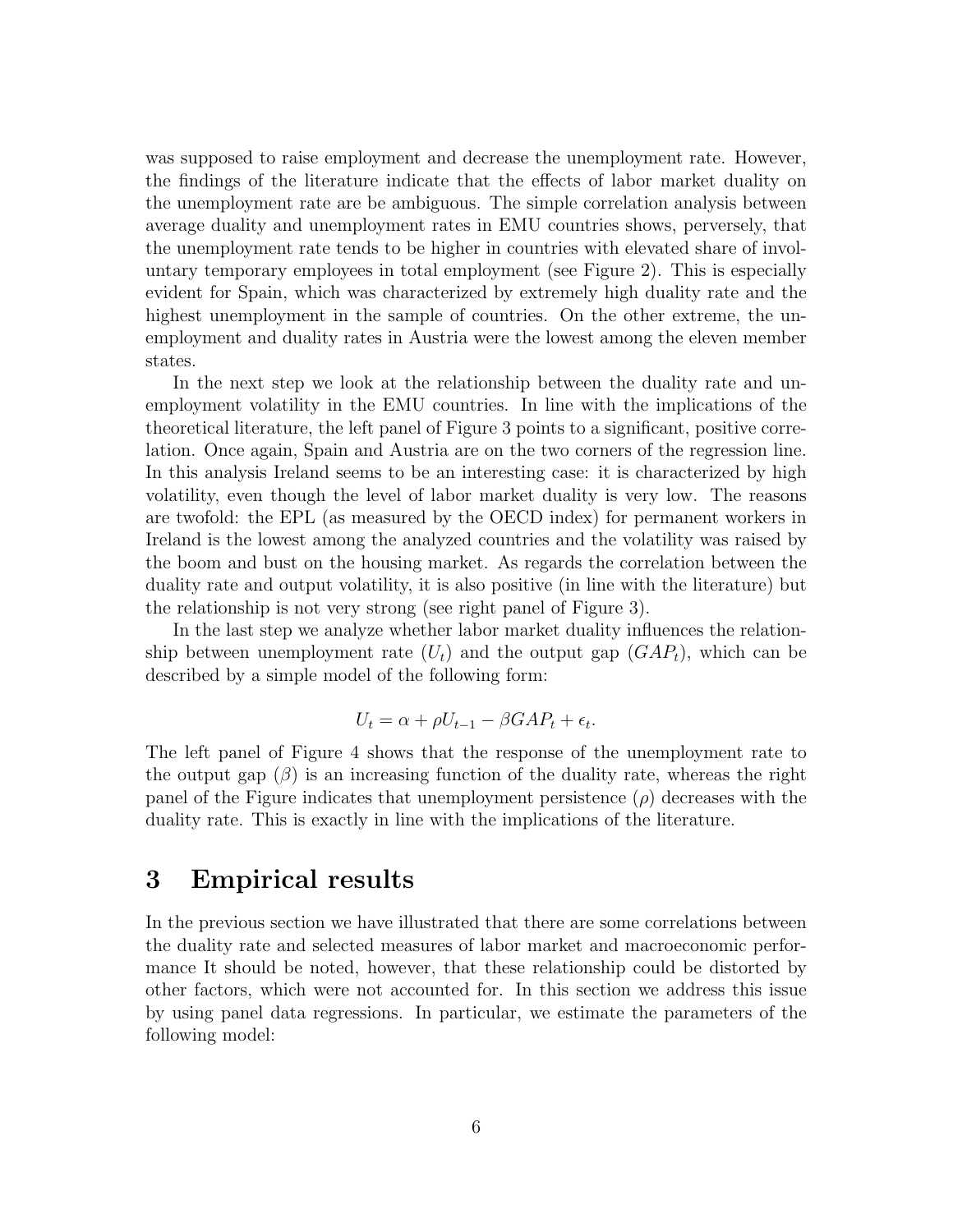$$
U_{it} = \rho U_{i,t-1} + \alpha_1 GAP_{it} + \alpha_2 Dual_{i,t-1} +
$$
  
+  $\alpha_3 GAP_{it} \times Dual_{i,t-1} + \alpha_4 U_{i,t-1} \times Dual_{i,t-1} +$   
+  $\sum_{k=1}^{K} \gamma_k \times control_{k,i,t-1} + \phi_1 \times t + \phi_2 \times t^2 + \mu_i + \epsilon_{it}$  (1)

where  $i$  and  $t$  are country and time indices,  $\mu_i$  denotes country fixed effects and  $\epsilon_{it}$  stands for the error component. The above regression explains the unemployment rate (*U*) by the position of the economy in the business cycle measured by the output gap (*GAP*), the share of involuntary temporary workers in the total number of employees (*Dual*) and control variables describing labor market institutions. Moreover, by including the interaction variables in the above specification we capture whether the intensity of labor market duality changes the cyclical volatility of unemployment (*GAP × Dual*) and unemployment persistence (*UR−*<sup>1</sup> *× Dual*). In the choice of control variables, we follow the literature (Blanchard and Wolfers, 2000; Nicoletti and Scarpetta, 2005; Fiori et al., 2007; Bassanini and Duval, 2009) and use the following measures describing labor market institutions: expenditures on active labour market policies (*ALMP*), unemployment benefit replacement rate (*ReplRate*), implicit tax on labour (*T axW edge*), the level of coordination in wage setting (*W ageCoord*) and union density (*UnionDens*).

#### **3.1 Data**

A widely discussed problem of the panel studies on the effects of institutions on the economy is how to create a comparable dataset for a broad group of countries and extensive time coverage. In fact, long time series on regulations and institutions are often limited to high-income countries. Moreover, indices that act as a proxy for the regulatory environment are usually only a summary of subjective measures for what is perceived to be an important factor shaping this environment. In our study, however, since we are interested in the group of initial members of EMU (to be precise, we included Greece but excluded Luxembourg), the availability and comparability of the data on institutions is not a serious problem. We can use regulatory indices from the OECD and Eurostat databases. Moreover, in the case of missing data we extrapolate the series with the Bassanini and Duval (2006) dataset, which also covers earlier years. As a result, we are able to construct a panel of data covering years 1995-2012 for eleven EMU countries.

The parameters of regression (1) are estimated on the basis of annual data from the period 1995-2012 covering eleven euro area countries. The main regression is for the working age population, but we also analyze the fluctuations of the unemployment rate for the group of age 15-24 years, which is particularly exposed to fixed term contracts in selected European countries.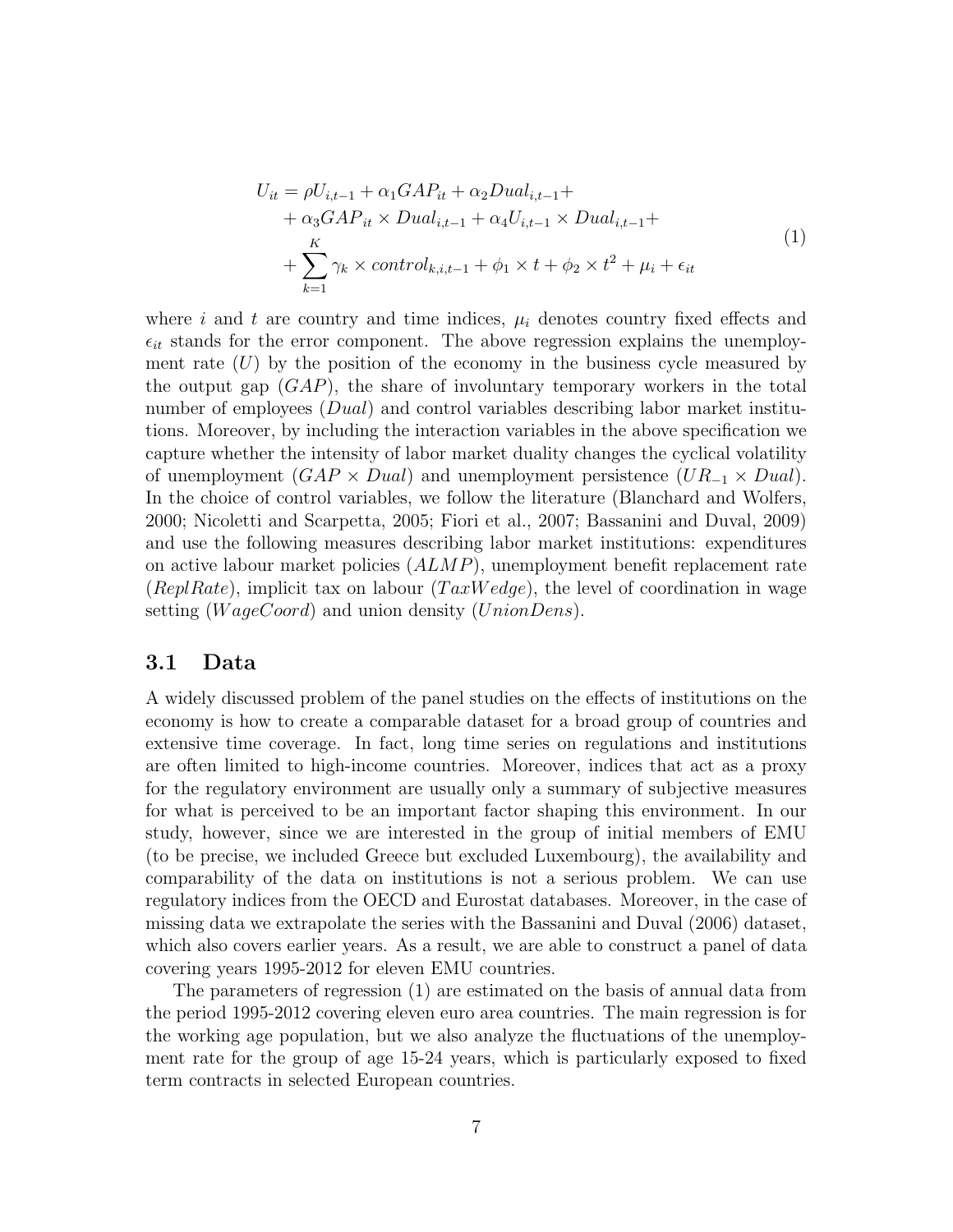Most of the data are taken from the Eurostat. These are the unemployment rate, the share of temporary workers in total employment, the share of temporary workers that could not find a permanent job and the implicit tax rate on labor. The measures for output gap are taken form OECD Economic Outlook database. As regards wage coordination and union density measures, we have used the ICTWSS database (Visser, 2013). Finally, the unemployment benefit replacement rate and the ratio of active labour market policies spending were calculated by combining OECD and Bassanini and Duval (2006) database. The complete dataset is available upon request from the authors.

#### **3.2 Econometric issues**

The use of panel data in macroeconomic studies on the importance of institutions for the overall performance of an economy is restricted by two major obstacles. Here we describe these obstacles and our way to address them.

First, it is widely recognized that the big advantages of panel regressions is that they enable to control for the unobserved heterogeneity. However, it must be noted that this might also pose a problem. The inclusion of country-specific effects usually lowers explanatory power of independent variables, especially those variables that are relatively stable in the sample, e.g. describing institutional features of the economy. Consequently, the importance of selected regressors might be marginal in comparison to the country-specific effect. In the case of our study, however, the main interest is on the interaction variables that describe the cyclical behavior of the unemployment rate, which are relatively volatile in the sample. However, it is possible that the fixed effects will kill the significance of other (control) regressors, which are relatively stable in the sample.

Second, a very important issue in this kind of studies is that the effect of institutions on the economy has a dynamic structure. This has to be addressed by an appropriate choice of model specification and econometric estimation technique. In fact, it is widely known that adding the lagged dependent variable to the set of regressors makes pooled OLS and FE estimators inconsistent and biased (Nickell, 1981). In our study, the additional complication is that specification (1) allows for the interactions of the lagged dependent variable with the other regressor. For such a specification the bias-corrected LSDV estimator might remain biased (see Bun and Kiviet, 2003, 2006, for a wider discussion). The solution would be to apply the Anderson and Hsiao (1982) first-difference estimator. However, if the instruments are weak, the Anderson-Hsiao estimator is inefficient and biased (Staiger and Stock, 1997; Stock et al., 2002; Stock and Yogo, 2002). Finally, due to small cross-section and relatively long time dimension of our dataset the system GMM estimator of Blundell and Bond (1998) can be inefficient (Roodman, 2009). As a result, while choosing the method of estimation we need to decide on the lesser evil.

Taking into account the above considerations, our estimation strategy is as fol-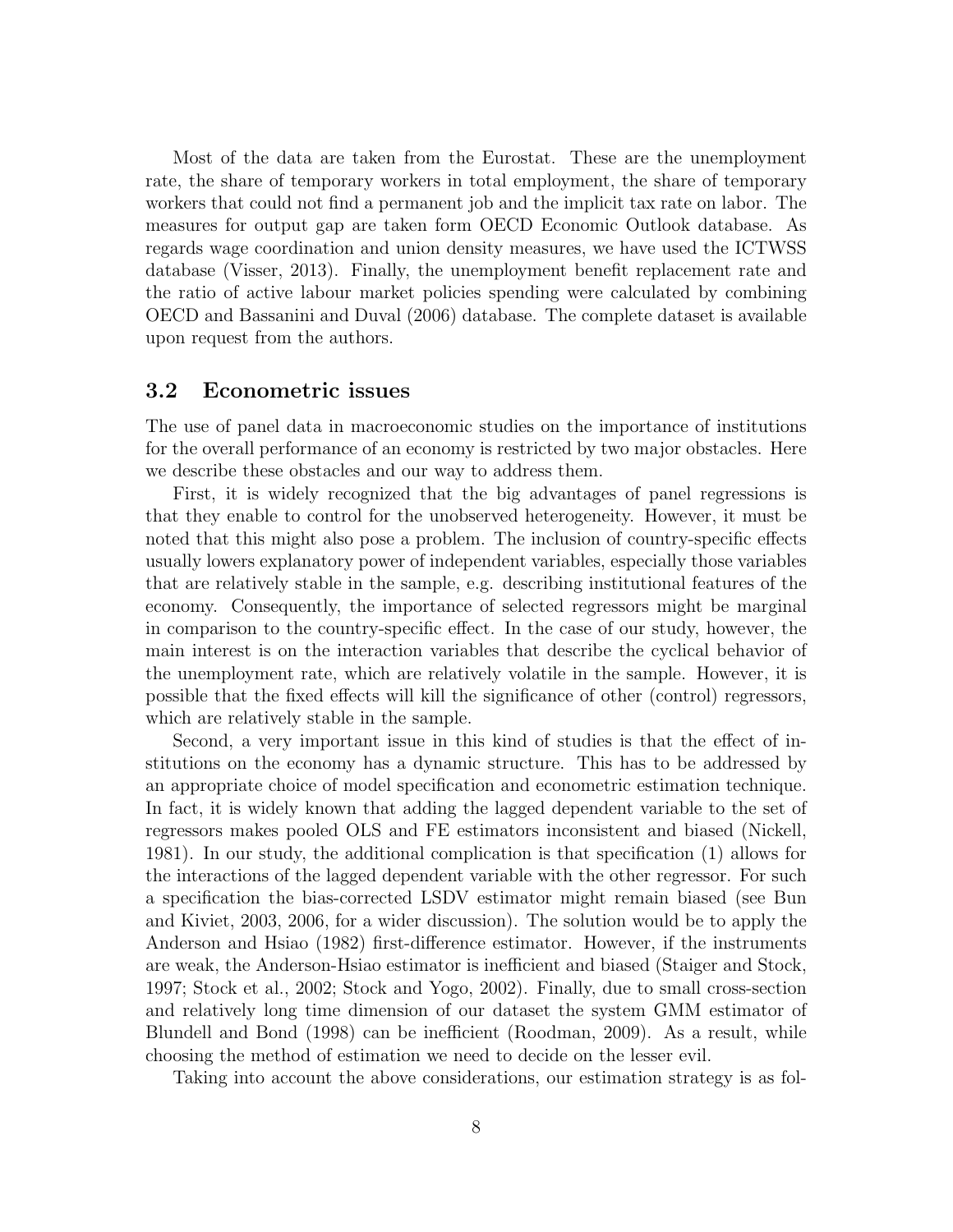lows. We take into account two facts. First, the Nickell bias is diminishing with the time span of the sample. Second, an upward bias of the pooled OLS estimator and a downward bias of the FE estimator may provide an upper and lower bounds for an unbiased estimator. Our goal is to obtain possibly close estimates for the OLS and FE methods, which would prove that both the time dimension is large enough not to worry about the Nickell bias and that country-specific effects are not the most important element of the model. This is why we will concentrate on the comparison of pooled OLS and FE estimates. We will also present the estimation results from other methods: bias-corrected least squares dummy variable (BC-LSDV), Anderson-Hsiao (AH) and system GMM. However, given above remarks, our preferred method of estimation is the FE.

The other issue that has to be addressed when working with panel data relates to the need for controlling possible trends in time series. We add the linear and quadratic time trends to control for a possible common movement of unemployment in all countries under considerations. We prefer this solution to the specification with time dummies because it allows to compute cluster robust standard error corrected for country-specific autocorrelation and allows for a larger number of degrees of freedom. Finally, in our specification it is possible that regressors such as output gap or labor market institutions might be endogenous. Indeed, firms may be more prone to offer and workers will more likely accept temporary jobs in times of high unemployment (see Holmlund and Storrie, 2002, for Swedish experience) and GDP gap might depend on the general situation on the labor market. To address the endogeneity problem of the control variables, which describe labor market institution, we have decided to use their values from the previous year. In the case of the output gap and its interaction with the duality rate, we have used instrumental variables method for our preferred FE model and have not found any significant problem of endogeneity using Hansen-Sargan-Basmann *C* test.

#### **3.3 The results**

Tables 1 and 2 present the estimation results of model (1) for working age population and the young, respectively. In the case of both tables, the baseline results are in the first column, which includes FE estimates. The second column, which presents OLS results, is used to check whether the Nickell bias pose a problem. Columns (3)-(5) serve only as a cross check, and illustrate whether the use of other (less relevant in our case) methods changes qualitatively our main findings for FE estimates.

Let us start from discussing the econometric issues related to the results included in Table 1. The comparison of OLS and FE estimates leads to the following two observations. First, the Nickell bias seems to be negligible for the working age population: the autoregressive parameter  $(\rho)$  in Table 1 is almost the same for pooled OLS and FE methods. Second, the OLS and FE estimates for other parameters are close to each other, which may suggest that country-specific effects are not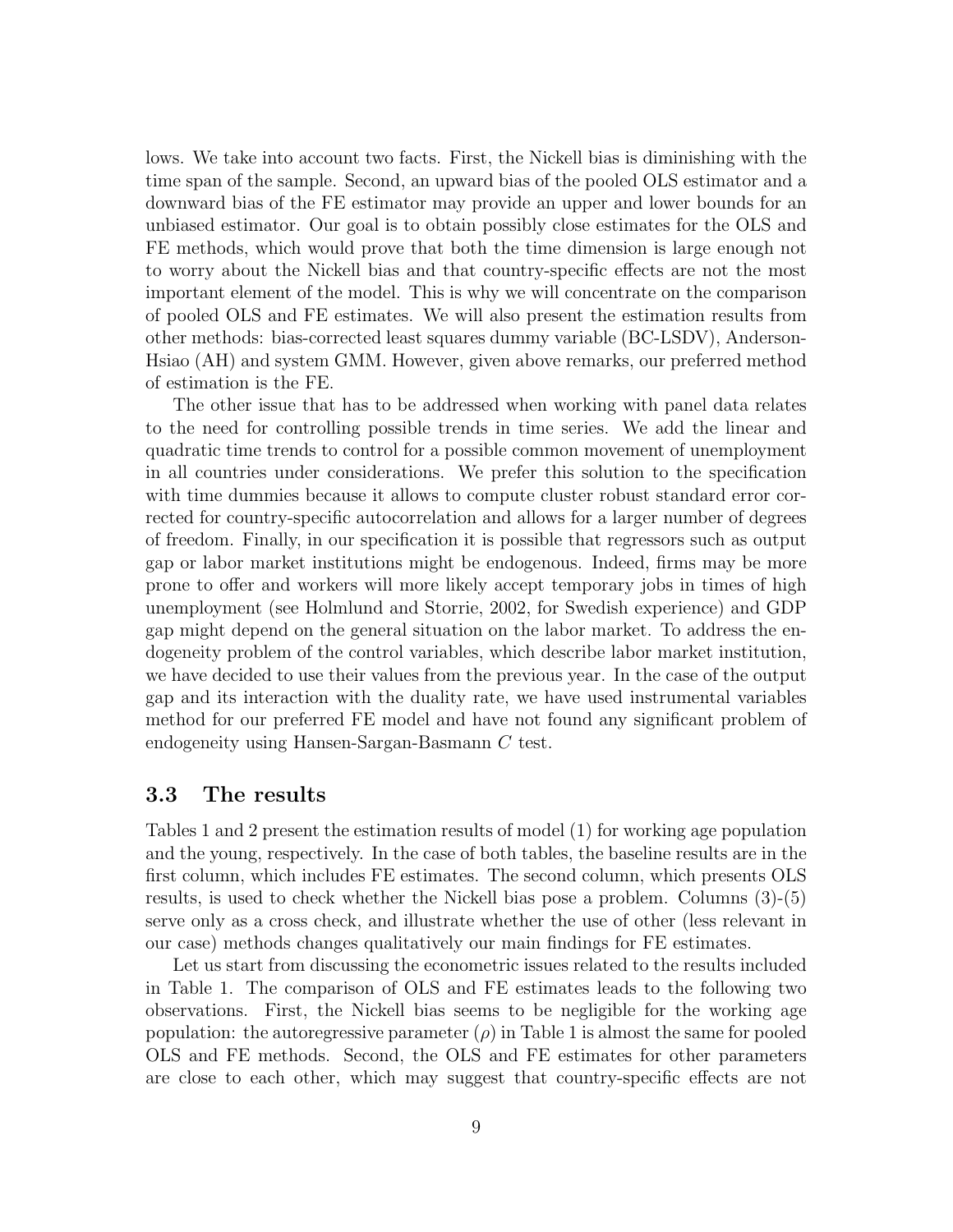the core part of the model. In fact, the country dummy was found significant only for one country. This is also confirmed by the comparable and high values of  $R^2$  coefficient. As regards the numbers in columns  $(3)-(5)$ , they show that the estimates of parameters of our main interest  $(\alpha_k, k = 1, 2, 3, 4)$  are of the same sign and comparable values as in the case of FE estimates. This confirms the reliability of the FE estimates. It is also worth to notice that, in line with our previous discussion, the precision of A-H estimates (but not GMM) is relatively low, which can be explained by the weak identification problem. The last issue relates to the autocorrelation of residuals, which was indicated by the Arellano-Bond test. We have investigated the problem by estimating regression (1) extended for additional lags of the dependent variable, but found that the FE estimates of the second lag are not significant and the estimates for the other parameters of the model are broadly unchanged.<sup>3</sup> Consequently, we tackle the problem of autocorrelation by reporting autocorrelation consistent standard errors. To conclude, it might be argued that both the estimation method (FE) and model specification are appropriate.

Let us now focus on the economic interpretation of the baseline results for the working age population (column 1 of Table 1). First, we have found a significant relationship between output gap and the unemployment rate. At the 10% significance level, this relationship is strengthened by the duality rate of the labor market. The estimates of the parameters ( $\hat{\alpha}_1 = -0.207$  and  $\hat{\beta}_1 = -2.868$ ) would suggest that the instantaneous response of unemployment to output fluctuations in a country characterized by a 20% duality rate is about twice higher than in a country in which the rate is at 5%. Second, our results indicate that the duality of the labor market decreases the persistence of the labor market (at the 5% significance level). The estimates of the persistence parameters ( $\hat{\rho} = 0.991$ ,  $\hat{\alpha}_4 = -1.872$ ) would suggest that the pace of mean-reversion of unemployment in a country characterized by a 20% duality rate is about four times higher than in a country in which he duality rate is at 5%. This heterogeneous response of unemployment rate to output fluctuations is illustrated by the left panel of Figure 5. It presents the shape of the reaction function for Spain (1995-2012 average duality rate at 22.8%), Germany (2.7%) and the euro area (7.2%). It can be seen that a common shock leading to a decline of output by 1% and its steady return to the long-term path leads to an abrupt and sizeable reaction of the unemployment rate in Spain (peak reaction in the second year in which the rate is 1.06 percentage point above its long-term level) and a more gradual and muted reaction in Germany (peak reaction in the fifth year in which the rate is 0.62 percentage point above its long-term level). The model-based response of unemployment in the euro area is an intermediate case (peak reaction in the fourth year in which the rate is 0.77 percentage point above its long-term level). This asymmetric reaction to common shocks might pose a serious problem for a smooth functioning of the monetary union. We will come back to this issue in the next sec-

<sup>3</sup>The relevant tables are available upon request.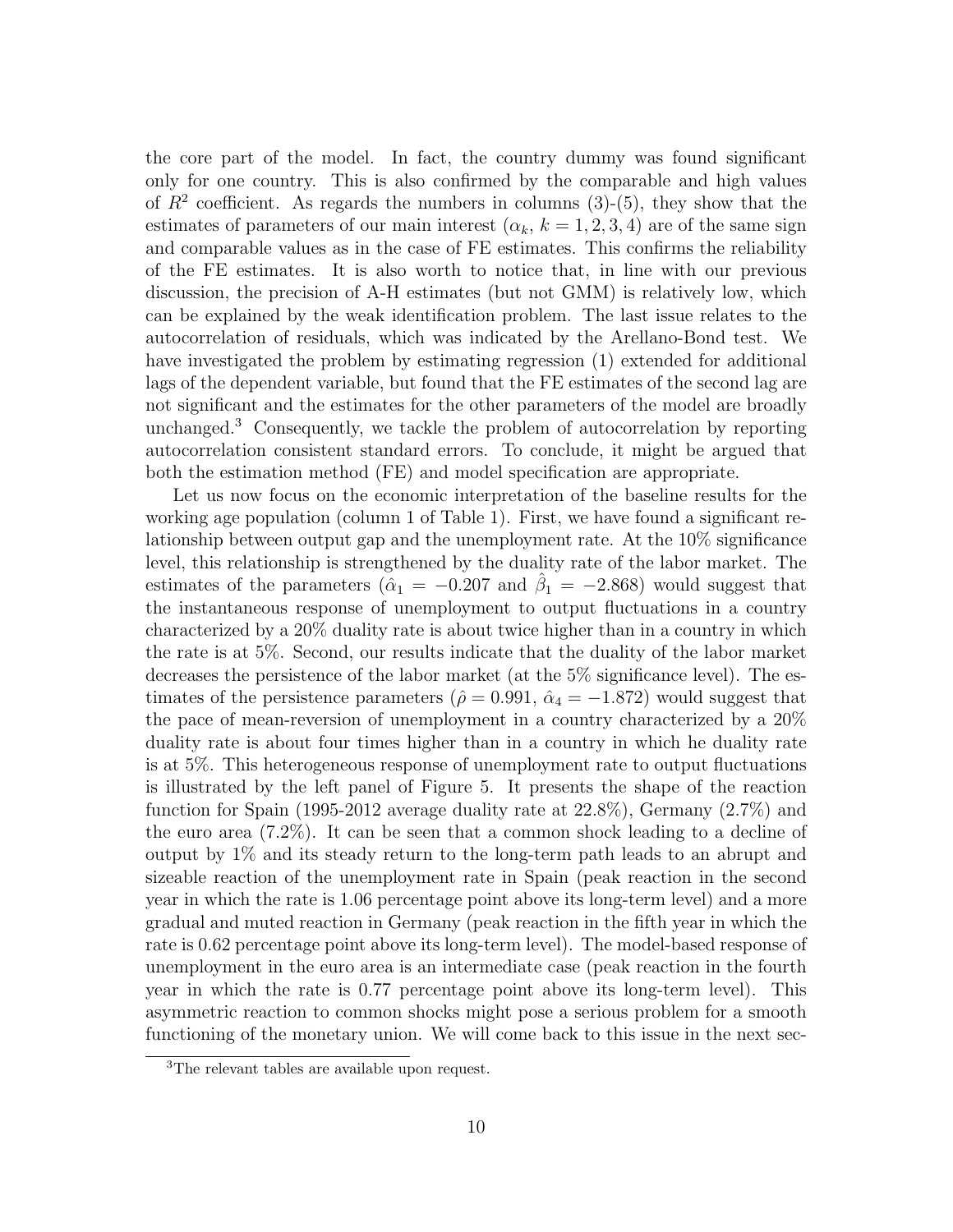tion of this article. The third finding is that the direct effect of duality on the level of unemployment rate is insignificant and positive  $(\hat{\alpha}_2 = 8.532)$ . Finally, it might be noted that the coefficient on *ReplRate* is significant and positive, which indicates that generous unemployment benefits raise unemployment. In the case of spending on active labor market policy (*ALMP*), the density of labor unions (*UnionDens*), the tax rate (*T axW edge*) or wage coordination scheme (*W ageCoord*), the impact on the unemployment rate was found insignificant. These results are broadly consistent with the earlier studies.

The results from the model estimated for the young workers are broadly similar, with few important exceptions. First, inertia of the unemployment process is somewhat lower ( $\hat{\rho} = 0.9$ ). Second, the interaction variable between lagged unemployment and duality rates is negative, but not significant. This would suggest that the effect of labor market duality on the persistence of youth unemployment process is less pronounced than for total unemployment. The estimated pace of mean-reversion of youth unemployment in a country with 5% youth duality is 0.13 compared to 0.22 in a country with 20% youth duality rate. Third, the estimates of the parameter measuring the elasticity of youth unemployment with respect to the output gap is about twice higher than for total unemployment rate  $(\hat{\alpha}_1 = -0.431)$ . This means that, intuitively, youth unemployment is more volatile in the cycle than total unemployment. Moreover, this reaction is strengthened by higher duality at the 5% significance level. As regards the effect of duality on the level of unemployment rate, once again we have not identified any significant relationship. The above estimates are illustrated by the right panel of Figure 5, which presents the reaction of youth unemployment rate to a 1% negative output gap shock. It shows that this kind of shock raises youth unemployment in euro area (where 1995-2012 average youth duality rate was at 14.4%) by almost 1.5 percentage point two years after the shock. For comparison, in Spain (youth duality equal to 50%) the peak reaction is 2.5 percentage point one year after the shock, while in Germany (youth duality was equal to 3%) the maximal deviation is 1.0 percentage point and occurs 3 years after the shock. It is worthy to notice that the reaction of youth unemployment to output shocks is about twice higher than the reaction of total unemployment rate.

To conclude, our results, based on the panel for eleven euro area countries with data from 1995 to 2012, confirm the earlier findings from the literature on the importance of the two-tier labour market on the dynamic behavior of the unemployment rate. We have shown that the duality rate increases the reaction of unemployment to output fluctuations, at the same time decreasing unemployment persistence. This effect is even more pronounced for the unemployment rate among the young population. The question arises, how this heterogeneous business cycle developments of the labor market in euro area countries affects the functioning of the monetary union. We address this question in the next section.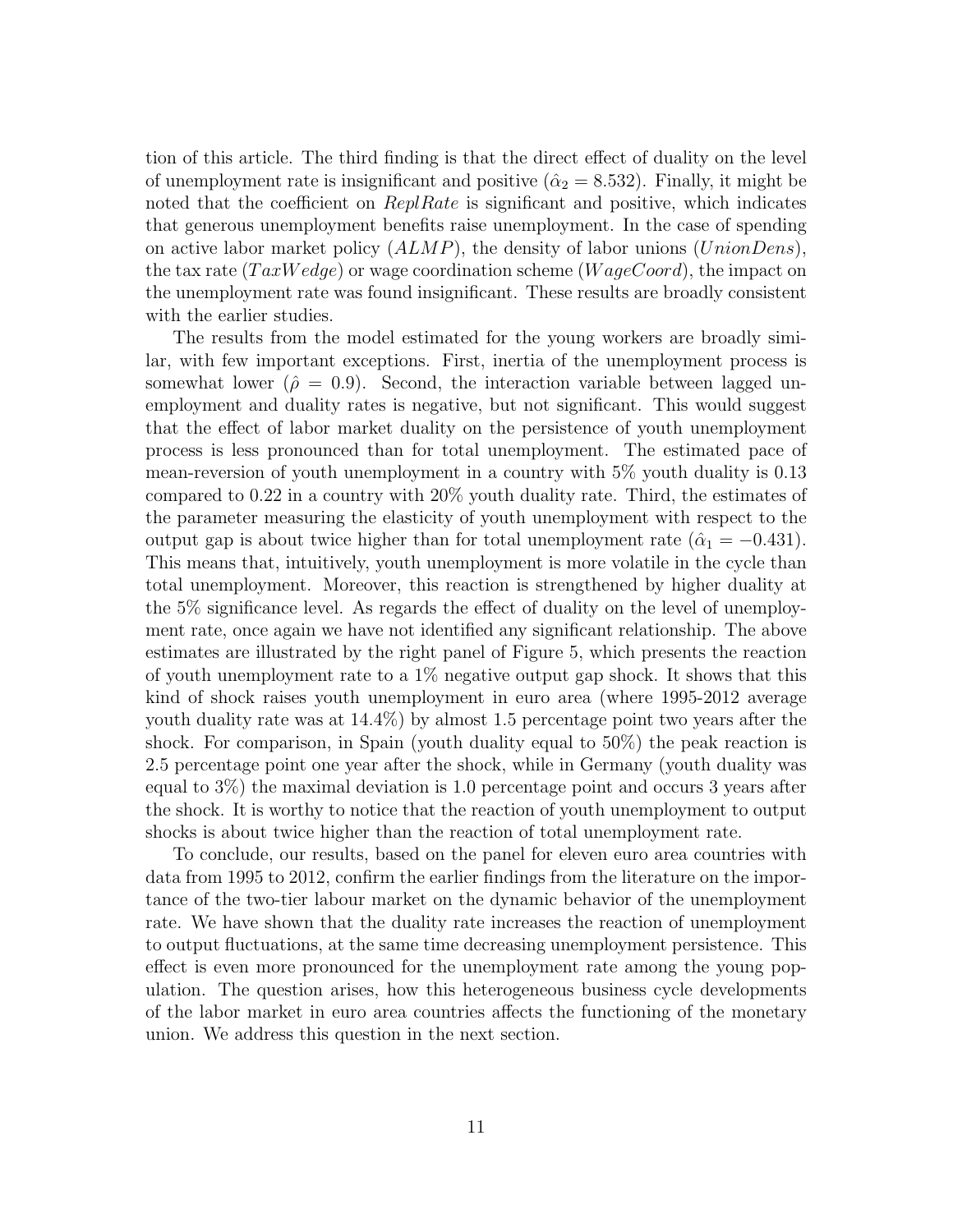# **4 Policy implications**

# **5 Conclusions**

# **References**

- Anderson, T. W. and Hsiao, C. (1982). Formulation and estimation of dynamic models using panel data. *Journal of Econometrics*, 18(1):47–82.
- Bassanini, A. and Duval, R. (2006). Employment patterns in oecd countries: Reassessing the role of policies and institutions. Oecd economics department working papers, OECD Publishing.
- Bassanini, A. and Duval, R. (2009). Unemployment, institutions, and reform complementarities: re-assessing the aggregate evidence for OECD countries. *Oxford Review of Economic Policy*, 25(1):40–59.
- Bentolila, S. and Bertola, G. (1990). Firing costs and labour demand: How bad is eurosclerosis? *Review of Economic Studies*, 57(3):381–402.
- Bentolila, S., Cahuc, P., Dolado, J. J., and Barbanchon, T. L. (2012). Two-tier labour markets in the great recession: France versus spain. *Economic Journal*, 122(562):F155–F187.
- Bentolila, S., Dolado, J. J., and Jimeno, J. F. (2011). Reforming an insider-outsider labor market: The spanish experience. CEPR Discussion Papers 8691, C.E.P.R. Discussion Papers.
- Bentolila, S. and Saint-Paul, G. (1992). The macroeconomic impact of flexible labor contracts, with an application to spain. *European Economic Review*, 36(5):1013– 1047.
- Blanchard, O. (2006). European unemployment: the evolution of facts and ideas. *Economic Policy*, 21(45):5–59.
- Blanchard, O. and Landier, A. (2002). The perverse effects of partial labour market reform: fixed–term contracts in france. *Economic Journal*, 112(480):F214–F244.
- Blanchard, O. and Wolfers, J. (2000). The role of shocks and institutions in the rise of european unemployment: The aggregate evidence. *Economic Journal*, 110(462):C1–33.
- Blundell, R. and Bond, S. (1998). Initial conditions and moment restrictions in dynamic panel data models. *Journal of Econometrics*, 87(1):115–143.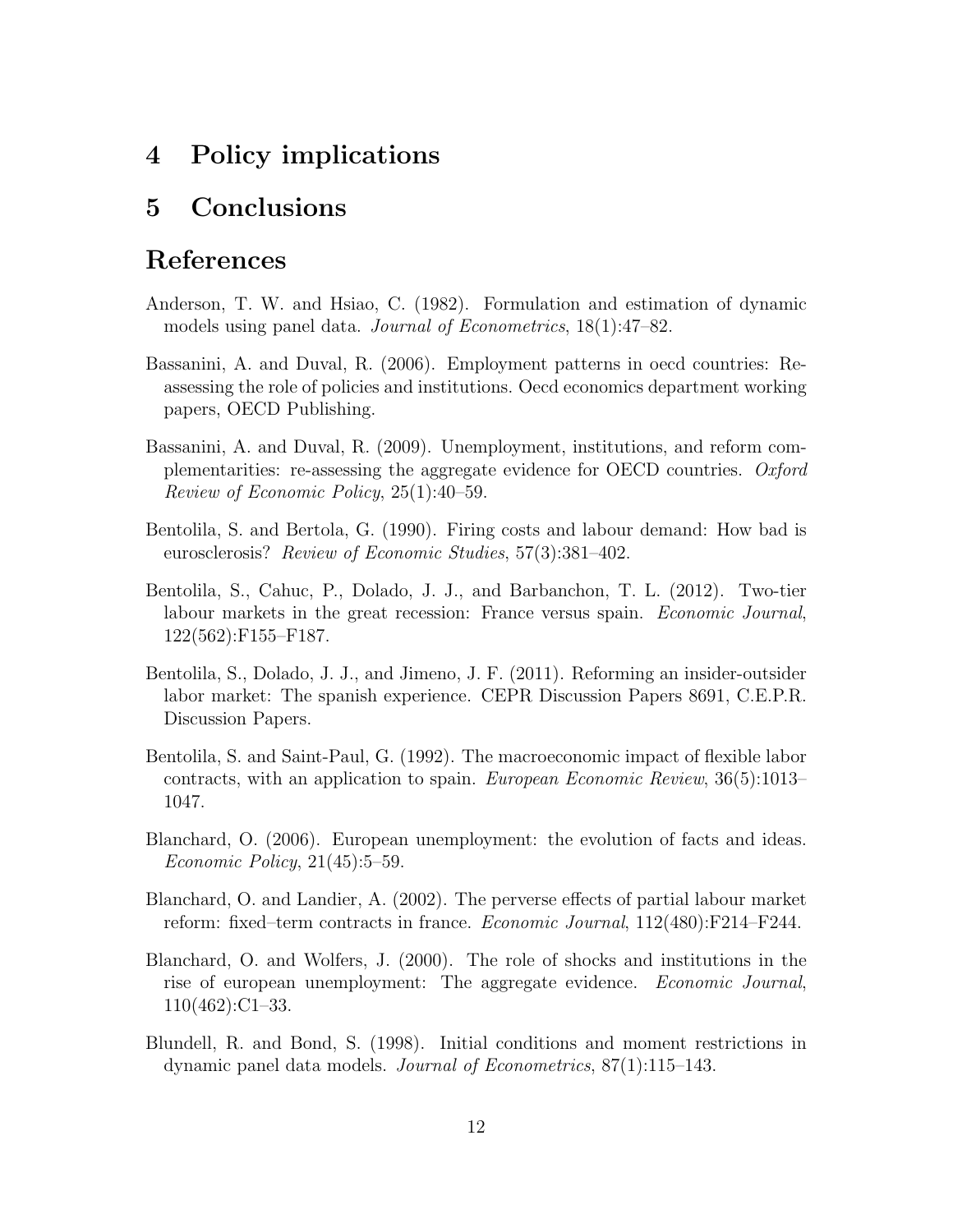- Boeri, T. and Garibaldi, P. (2007). Two tier reforms of employment protection: a honeymoon effect? *Economic Journal*, 117(521):F357–F385.
- Bun, M. J. and Kiviet, J. F. (2006). The effects of dynamic feedbacks on ls and mm estimator accuracy in panel data models. *Journal of Econometrics*, 132(2):409– 444.
- Bun, M. J. G. and Kiviet, J. F. (2003). On the diminishing returns of higher-order terms in asymptotic expansions of bias. *Economics Letters*, 79(2):145–152.
- Cabrales, A. and Hopenhayn, H. A. (1997). Labor-market flexibility and aggregate employment volatility. *Carnegie-Rochester Conference Series on Public Policy*, 46(1):189–228.
- Cahuc, P. and Postel-Vinay, F. (2002). Temporary jobs, employment protection and labor market performance. *Labour Economics*, 9(1):63–91.
- Costain, J., Jimeno, J. F., and Thomas, C. (2010). Employment fluctuations in a dual labor market. Banco de Espana Working Papers 1013, Banco de Espana.
- Dolado, J. J., Garcia-Serrano, C., and Jimeno, J. F. (2002). Drawing lessons from the boom of temporary jobs in spain. *Economic Journal*, 112(721):F270–F295.
- Fiori, G., Nicoletti, G., Scarpetta, S., and Schiantarelli, F. (2007). Employment outcomes and the interaction between product and labor market deregulation: Are they substitutes or complements? IZA Discussion Papers 2770, Institute for the Study of Labor (IZA).
- Holmlund, B. and Storrie, D. (2002). Temporary work in turbulent times: The Swedish experience. *Economic Journal*, 112(480):F245–F269.
- Kahn, L. M. (2010). Employment protection reforms, employment and the incidence of temporary jobs in europe: 1996-2001. *Labour Economics*, 17(1):1–15.
- Mortensen, D. T. and Pissarides, C. A. (1994). Job creation and job destruction in the theory of unemployment. *Review of Economic Studies*, 61(3):397–415.
- Nickell, S. J. (1981). Biases in dynamic models with fixed effects. *Econometrica*, 49(6):1417–26.
- Nicoletti, G. and Scarpetta, S. (2005). Product market reforms and employment in OECD countries. OECD Economics Department Working Papers 472, OECD.
- Nunziata, L. and Staffolani, S. (2007). Short-term contracts regulations and dynamic labour demand: Theory and evidence. *Scottish Journal of Political Economy*, 54(1):72–104.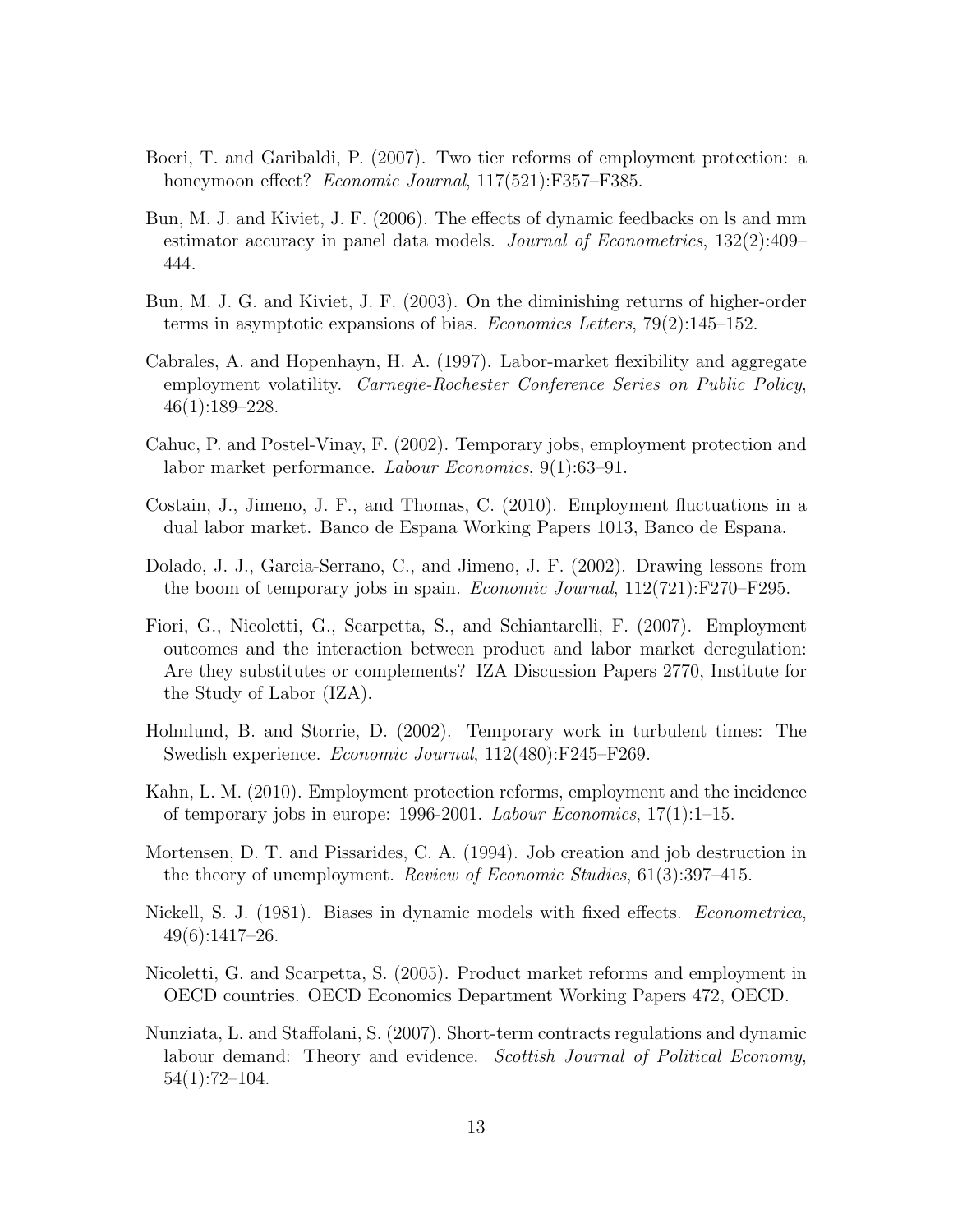- Roodman, D. (2009). A note on the theme of too many instruments. *Oxford Bulletin of Economics and Statistics*, 71(1):135–158.
- Sala, H., Silva, J. I., and Toledo, M. (2012). Flexibility at the margin and labor market volatility in OECD countries. *Scandinavian Journal of Economics*, 114(3):991–1017.
- Staiger, D. and Stock, J. H. (1997). Instrumental variables regression with weak instruments. *Econometrica*, 65(3):557–586.
- Stock, J. H., Wright, J. H., and Yogo, M. (2002). A survey of weak instruments and weak identification in generalized method of moments. *Journal of Business & Economic Statistics*, 20(4):518–29.
- Stock, J. H. and Yogo, M. (2002). Testing for weak instruments in linear iv regression. NBER Technical Working Papers 0284, National Bureau of Economic Research, Inc.
- Thomas, C. (2006). Firing costs, labor market search and the business cycle.
- Veracierto, M. (2008). Firing costs and business cycle fluctuations. *International Economic Review*, 49(1):1–39.
- Visser, J. (2013). Data base on institutional characteristics of trade unions, wage setting, state intervention and social pacts, 1960-2011 (ictwss). http://www.uvaaias.net/208. version 4.0.
- Zanetti, F. (2011). Labor market institutions and aggregate fluctuations in a search and matching model. *European Economic Review*, 55(5):644–658.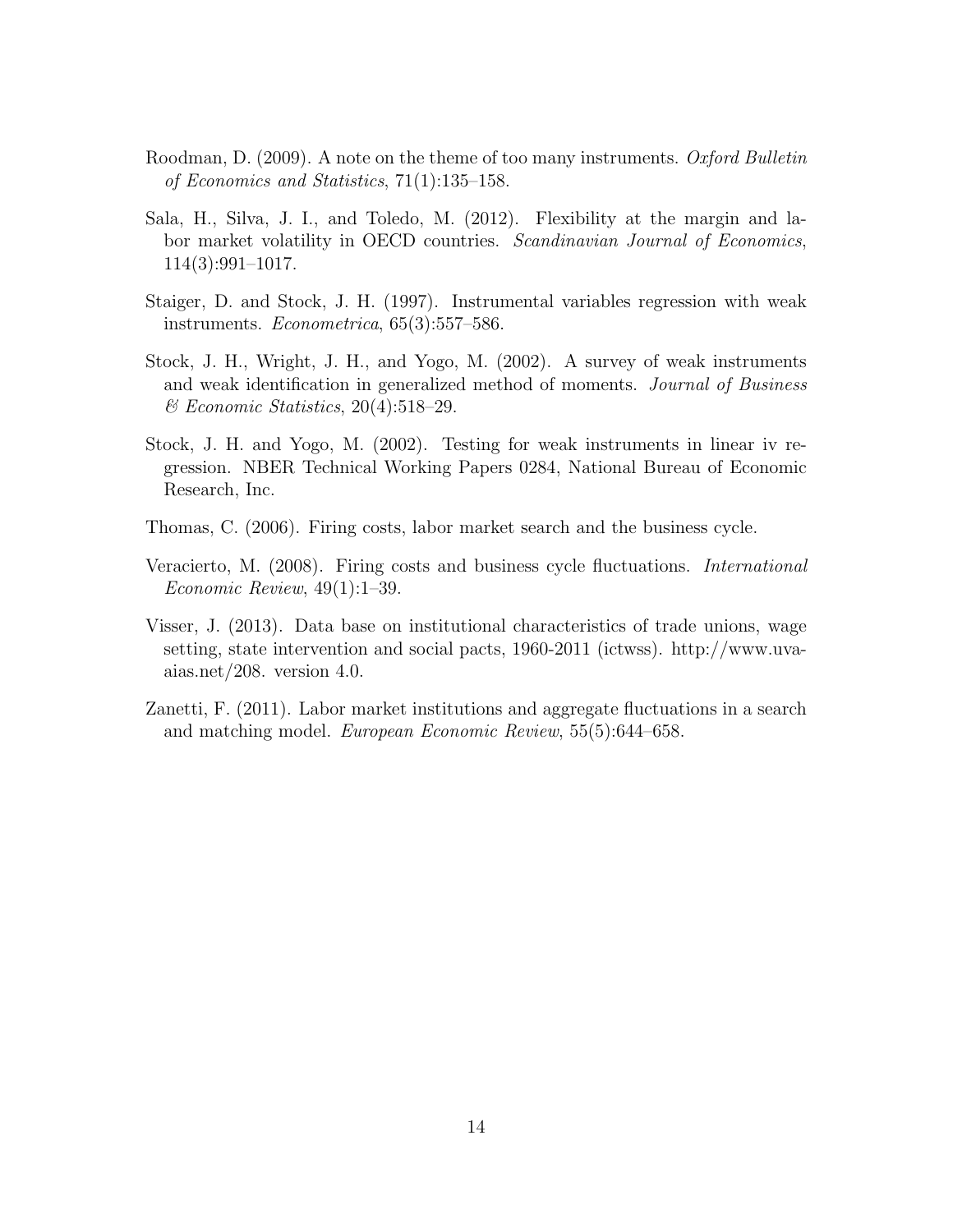| Dependent variable              | Unemployment rate $U$ |              |                          |             |                     |  |  |
|---------------------------------|-----------------------|--------------|--------------------------|-------------|---------------------|--|--|
|                                 | (1)                   | (2)          | (3)                      | (4)         | (5)                 |  |  |
|                                 | FE                    | <b>OLS</b>   | $\operatorname{BC-LSDV}$ | $A-H$       | GMM                 |  |  |
| $U_{-1}$                        | $0.991***$            | $0.985***$   | $1.077***$               | $0.936*$    | $0.929***$          |  |  |
|                                 | (0.0669)              | (0.0352)     | (0.0447)                 | (0.479)     | (0.0658)            |  |  |
|                                 |                       |              |                          |             |                     |  |  |
| GAP                             | $-0.207**$            | $-0.239**$   | $-0.214***$              | $-0.159$    | $-0.254***$         |  |  |
|                                 | (0.0888)              | (0.103)      | (0.0716)                 | (0.0965)    | (0.0922)            |  |  |
|                                 |                       |              |                          |             |                     |  |  |
| $Dual_{-1}$                     | 8.532                 | 10.41        | 9.476                    | 14.76       | 8.032               |  |  |
|                                 | (7.708)               | (11.22)      | (7.305)                  | (15.59)     | (10.09)             |  |  |
|                                 |                       |              |                          |             |                     |  |  |
| $GAP \times Dual_{-1}$          | $-2.868*$             | $-2.356$     | $-2.590***$              | $-3.012**$  | $-2.268$            |  |  |
|                                 | (1.488)               | (1.660)      | (0.814)                  | (1.462)     | (1.531)             |  |  |
|                                 |                       |              |                          |             |                     |  |  |
| $U_{-1} \times Dual_{-1}$       | $-1.872**$            | $-0.691$     | $-2.267***$              | $-3.287$    | $-0.337$            |  |  |
|                                 | (0.825)               | (0.795)      | (0.508)                  | (2.951)     | (0.741)             |  |  |
|                                 |                       |              |                          |             |                     |  |  |
| $\overline{ALMP_{-1}}$          | $-0.280$              | $-0.423$     | $-0.399$                 | 0.141       | $-0.213$            |  |  |
|                                 | (0.430)               | (0.504)      | (0.581)                  | (1.156)     | (0.481)             |  |  |
|                                 |                       |              |                          |             |                     |  |  |
| $ReplRate_{-1}$                 | $0.0728*$             | 0.00162      | $0.0688**$               | $0.0799***$ | $-0.00426$          |  |  |
|                                 | (0.0369)              | (0.0106)     | (0.0275)                 | (0.0261)    | (0.0127)            |  |  |
|                                 |                       |              |                          |             |                     |  |  |
| $UnionDens_{-1}$                | 0.0328                | $-0.00257$   | 0.0280                   | 0.0621      | $-0.000793$         |  |  |
|                                 | (0.0779)              | (0.00733)    | (0.0520)                 | (0.148)     | (0.00689)           |  |  |
|                                 |                       |              |                          |             |                     |  |  |
| $TaxWedge_{-1}$                 | 0.0690                | $-0.0161$    | 0.0863                   | $-0.0486$   | $-0.0164$           |  |  |
|                                 | (0.0554)              | (0.0201)     | (0.0785)                 | (0.0867)    | (0.0186)            |  |  |
|                                 |                       |              |                          |             |                     |  |  |
| $WageCoord_{-1}$                | 0.0338                | 0.0521       | 0.0512                   | $-0.267*$   | 0.0173              |  |  |
|                                 | (0.208)               | (0.151)      | (0.134)                  | (0.156)     | (0.136)             |  |  |
|                                 |                       |              |                          |             |                     |  |  |
| $\,t\,$                         | 0.121                 | $0.176**$    | $0.162\,$                | $-0.00436$  | $0.166**$           |  |  |
|                                 | (0.106)               | (0.0689)     | (0.115)                  | (0.0614)    | (0.0668)            |  |  |
|                                 |                       |              |                          |             |                     |  |  |
| $t^2\,$                         | $-0.00422$            | $-0.00848**$ | $-0.00592$               | 0.000594    | $-0.00800**$        |  |  |
|                                 | (0.00410)             | (0.00344)    | (0.00533)                | (0.00296)   | (0.00345)           |  |  |
| <b>Nobs</b>                     | 154                   | 154          | 154                      | 143         | 143                 |  |  |
| R-squared                       | 0.960                 | 0.944        |                          | 0.690       |                     |  |  |
| Std. Err.                       | cluster               | cluster      | bootstraped              | robust      | robust              |  |  |
| Instruments                     |                       |              |                          | $U_{-2}$    | $U_{-2}$ ; $U_{-3}$ |  |  |
| p-val. for A-B test for $AR(1)$ | 0.019                 | $\,0.015\,$  |                          | 0.226       | 0.026               |  |  |
| p-val. for A-B test for $AR(2)$ | 0.925                 | 0.041        |                          | 0.472       | 0.404               |  |  |

Table 1: Estimation results for the working age population (age from 15 to 64)

Notes: Asterisks *∗∗∗* , *∗∗* and *<sup>∗</sup>* denote 1%, 5% and 10% significance level, respectively. *ALMP* stands for active labor market policy expenditures (as percent of GDP), *ReplRate* is unemployment benefit replacement rate,  $TaxWedge$  is implicit tax on labour (social security contributions to total wage bill), *W ageCoord* is the level of coordination in wage setting (1-fragmented coordination or coordination on firm-level only, 5- highly centralized or regulated bargaining), *UnionDens* is union density (i.e. share of employees belonging to trade unions). For A-H: *p − value* of underindentification test 0.0293, F-statistic for weak identification 5.25 (problem of weak instruments).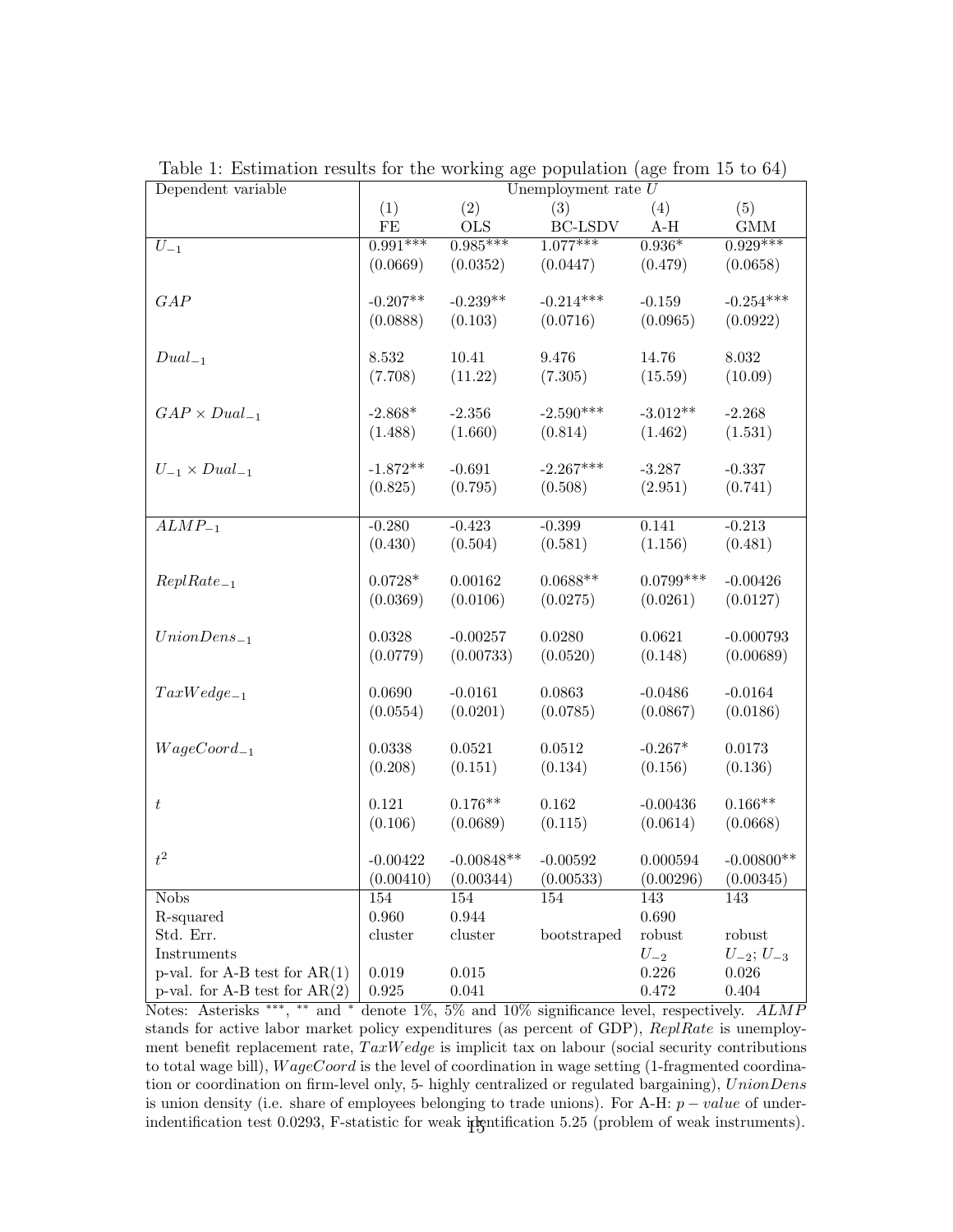| Dependent variable              | Unemployment rate $U$ |            |                          |             |                     |  |
|---------------------------------|-----------------------|------------|--------------------------|-------------|---------------------|--|
|                                 | (1)                   | (2)        | (3)                      | (4)         | (5)                 |  |
|                                 | FE                    | <b>OLS</b> | $\operatorname{BC-LSDV}$ | $A-H$       | GMM                 |  |
| $U_{-1}$                        | $0.900***$            | $0.984***$ | $0.996***$               | $1.049*$    | $0.839***$          |  |
|                                 | (0.0549)              | (0.0348)   | (0.0728)                 | (0.546)     | (0.113)             |  |
|                                 |                       |            |                          |             |                     |  |
| GAP                             | $-0.431**$            | $-0.448**$ | $-0.431**$               | $-0.263$    | $-0.519***$         |  |
|                                 | (0.157)               | (0.143)    | (0.200)                  | (0.195)     | (0.167)             |  |
|                                 |                       |            |                          |             |                     |  |
| $Dual_{-1}$                     | 5.549                 | 8.335      | 6.615                    | 19.16       | 5.706               |  |
|                                 | (6.797)               | (8.848)    | (10.21)                  | (23.93)     | (8.991)             |  |
|                                 |                       |            |                          |             |                     |  |
| $GAP \times Dual_{-1}$          | $-3.046**$            | $-2.658**$ | $-2.751**$               | $-3.882***$ | $-2.548**$          |  |
|                                 | (0.988)               | (1.006)    | (1.128)                  | (1.178)     | (1.152)             |  |
|                                 |                       |            |                          |             |                     |  |
| $U_{-1} \times Dual_{-1}$       | $-0.589$              | $-0.272$   | $-0.912***$              | $-2.074$    | 0.0911              |  |
|                                 | (0.327)               | (0.286)    | (0.352)                  | (1.617)     | (0.323)             |  |
|                                 |                       |            |                          |             |                     |  |
| $ALMP_{-1}$                     | $-1.538$              | $-1.662$   | $-1.832$                 | $-0.563$    | $-0.795$            |  |
|                                 | (0.879)               | (0.936)    | (1.806)                  | (3.211)     | (1.291)             |  |
|                                 |                       |            |                          |             |                     |  |
| $ReplRate_{-1}$                 | $0.172**$             | 0.00714    | $0.171**$                | $0.213*$    | $-0.0503$           |  |
|                                 | (0.0768)              | (0.0304)   | (0.0750)                 | (0.119)     | (0.0634)            |  |
|                                 |                       |            |                          |             |                     |  |
| $UnionDens_{-1}$                | 0.143                 | $-0.00533$ | 0.140                    | 0.0638      | 0.0203              |  |
|                                 | (0.168)               | (0.0139)   | (0.152)                  | (0.388)     | (0.0219)            |  |
|                                 |                       |            |                          |             |                     |  |
| $TaxWedge_{-1}$                 | $0.310*$              | $-0.0110$  | 0.283                    | $-0.0430$   | $-0.00153$          |  |
|                                 | (0.152)               | (0.0520)   | (0.214)                  | (0.259)     | (0.0592)            |  |
|                                 |                       |            |                          |             |                     |  |
| $WageCoord_{-1}$                | 0.287                 | $0.109\,$  | 0.267                    | $-0.638$    | $-0.177$            |  |
|                                 | (0.530)               | (0.361)    | (0.407)                  | (0.432)     | (0.333)             |  |
|                                 |                       |            |                          |             |                     |  |
| $\,t\,$                         | $0.0675\,$            | 0.274      | 0.0872                   | 0.0227      | 0.166               |  |
|                                 | (0.342)               | (0.205)    | (0.348)                  | (0.196)     | (0.246)             |  |
|                                 |                       |            |                          |             |                     |  |
| $t^2$                           | 0.00228               | $-0.0121$  | 0.00282                  | 0.00254     | $-0.00726$          |  |
|                                 | (0.0145)              | (0.0107)   | (0.0159)                 | (0.0104)    | (0.0121)            |  |
| <b>Nobs</b>                     | 154                   | 154        | 154                      | 143         | 143                 |  |
| R-squared                       | 0.966                 | 0.955      |                          | 0.445       |                     |  |
| Std. Err.                       | cluster               | cluster    | bootstraped              | robust      | robust              |  |
| Instruments                     |                       |            |                          | $U_{-2}$    | $U_{-2}$ ; $U_{-3}$ |  |
| p-val. for A-B test for $AR(1)$ | 0.6594                | 0.1362     |                          | 0.0972      | 0.0485              |  |
| p-val. for A-B test for $AR(2)$ | 0.4216                | 0.1208     |                          | 0.0671      | $0.274\,$           |  |

Table 2: Estimation results for the young employees (age from 15 to 25)

Notes: Asterisks *∗∗∗* , *∗∗* and *<sup>∗</sup>* denote 1%, 5% and 10% significance level, respectively. Notes: Asterisks *∗∗∗* , *∗∗* and *<sup>∗</sup>* denote 1%, 5% and 10% significance level, respectively. *ALMP* stands for active labor market policy expenditures (as percent of GDP), *ReplRate* is unemployment benefit replacement rate,  $TaxWedge$  is implicit tax on labour (social security contributions to total wage bill), *W ageCoord* is the level of coordination in wage setting (1-fragmented coordination or coordination on firm-level only, 5- highly centralized or regulated bargaining), *UnionDens* is union density (i.e. share of employees belonging to trade unions).  $16$  or A-H:  $p - value$  of underindentification test 0.0271, F-statistic for weak identification 4.83 (problem of weak instruments).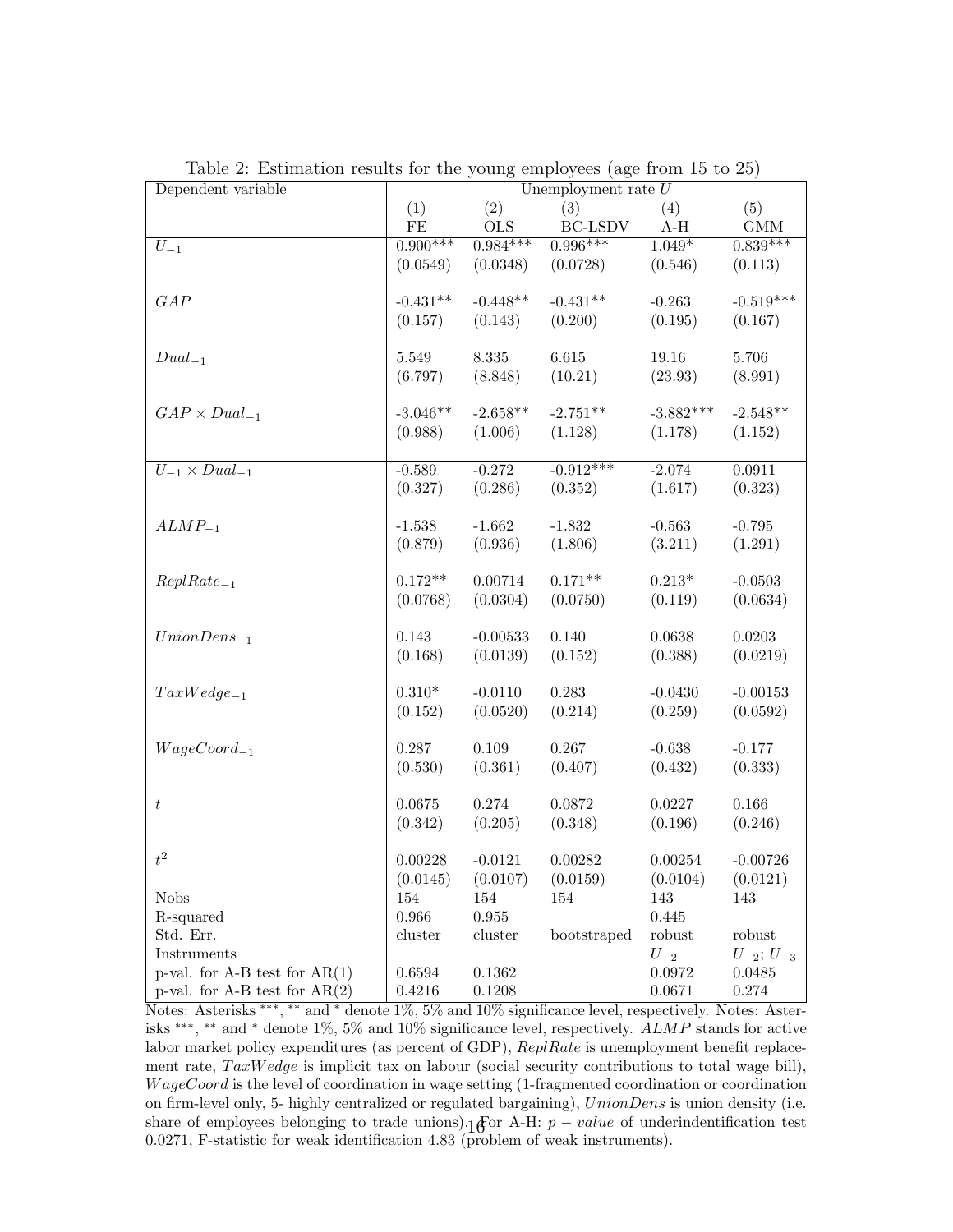



Source: Eurostat

Figure 2: Duality and unemployment



Notes: The volatility is approximated by the standard deviation. The average rates and standard deviations are calculated on the basis of annual data from the period 1995-2012. Source: Eurostat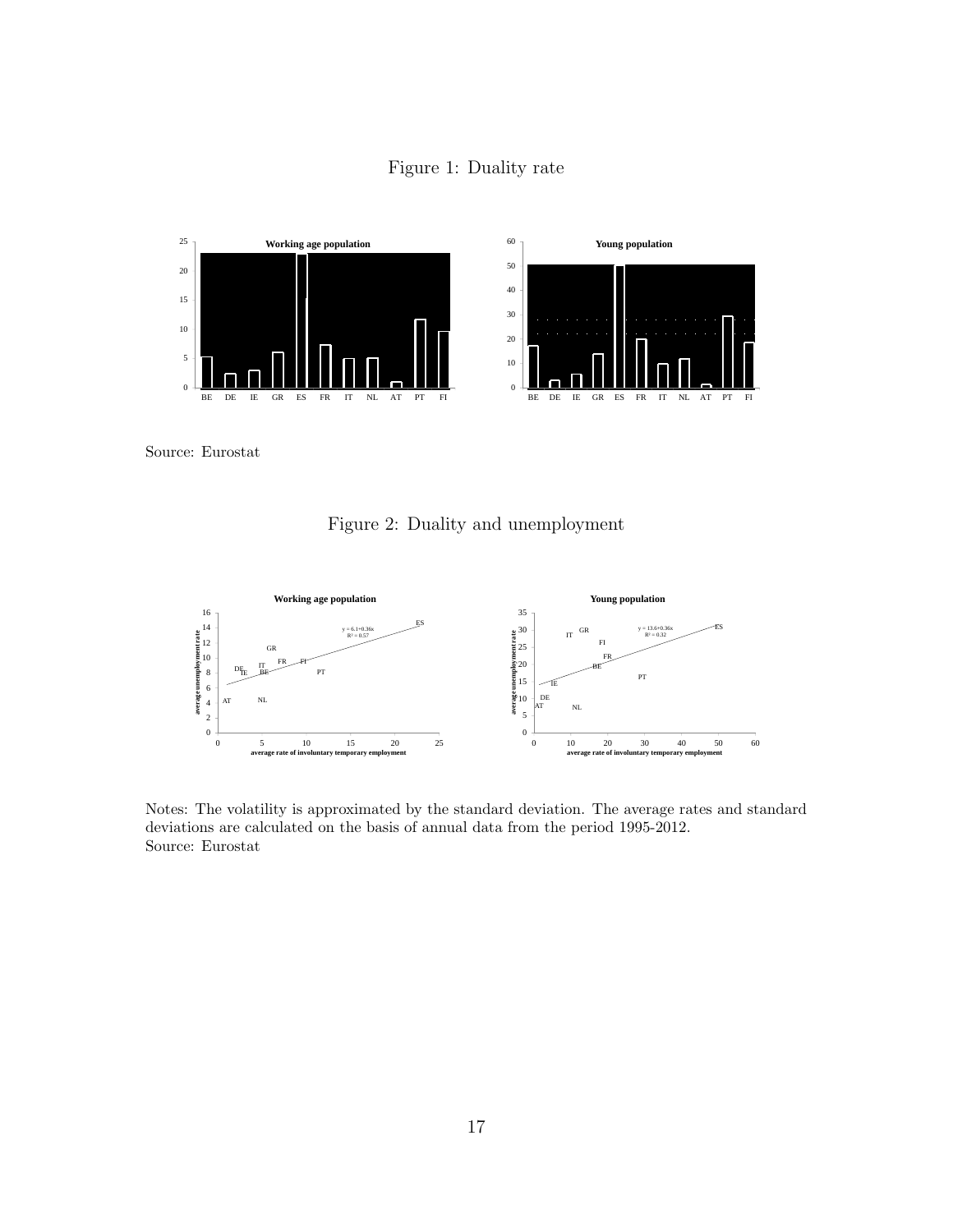

Figure 3: Duality and macroeconomic volatility

Source: Eurostat

Figure 4: Duality and output-unemployment relationship



Source: Eurostat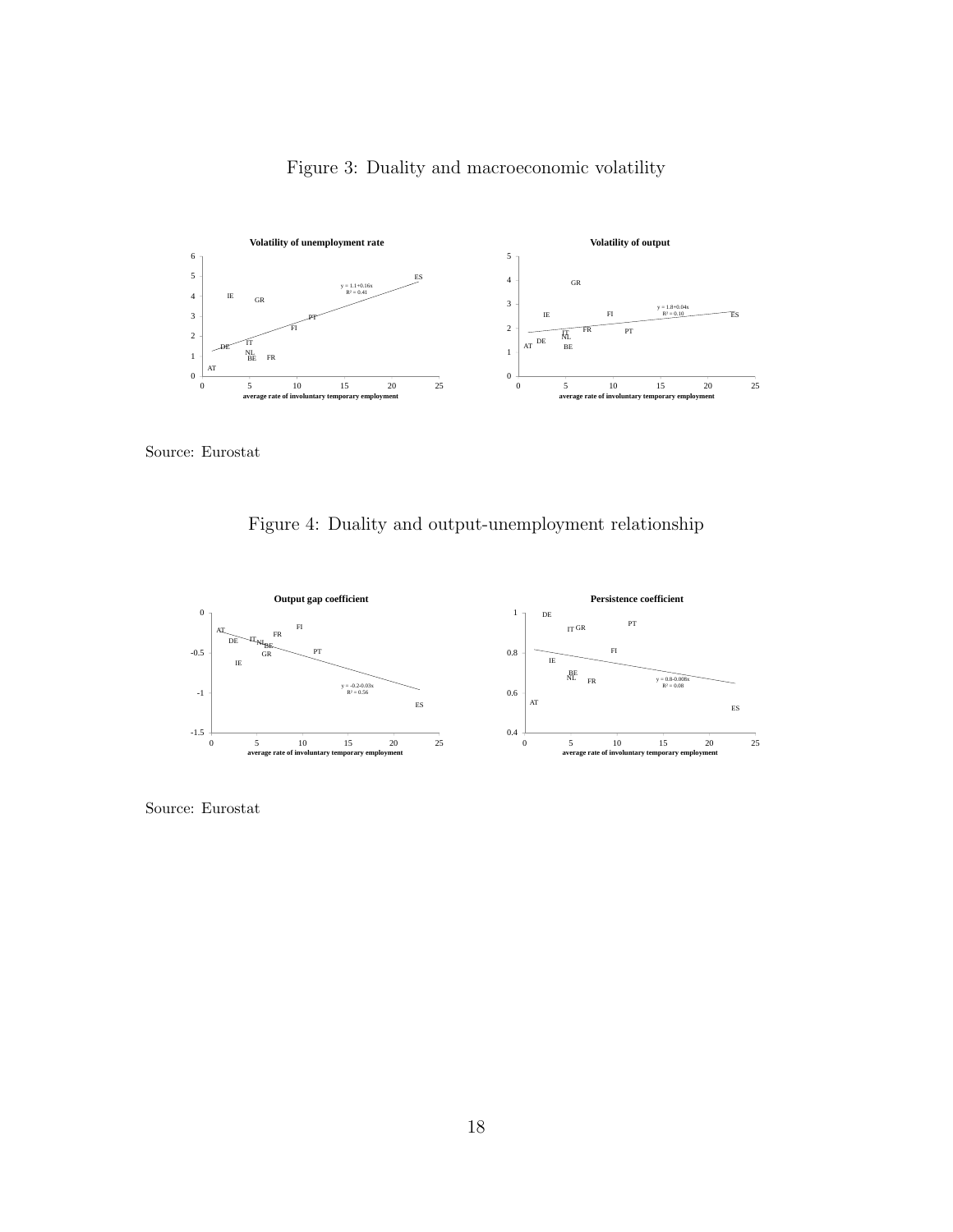



Notes: Output decline is defined as a demand shock that decreases output gap by 1 percentage point. In the next periods the deviation of output from its potential level is eliminated at pace 1/3 per year, so that  $GAP_{t+1} = 2/3GAP_{t}.$